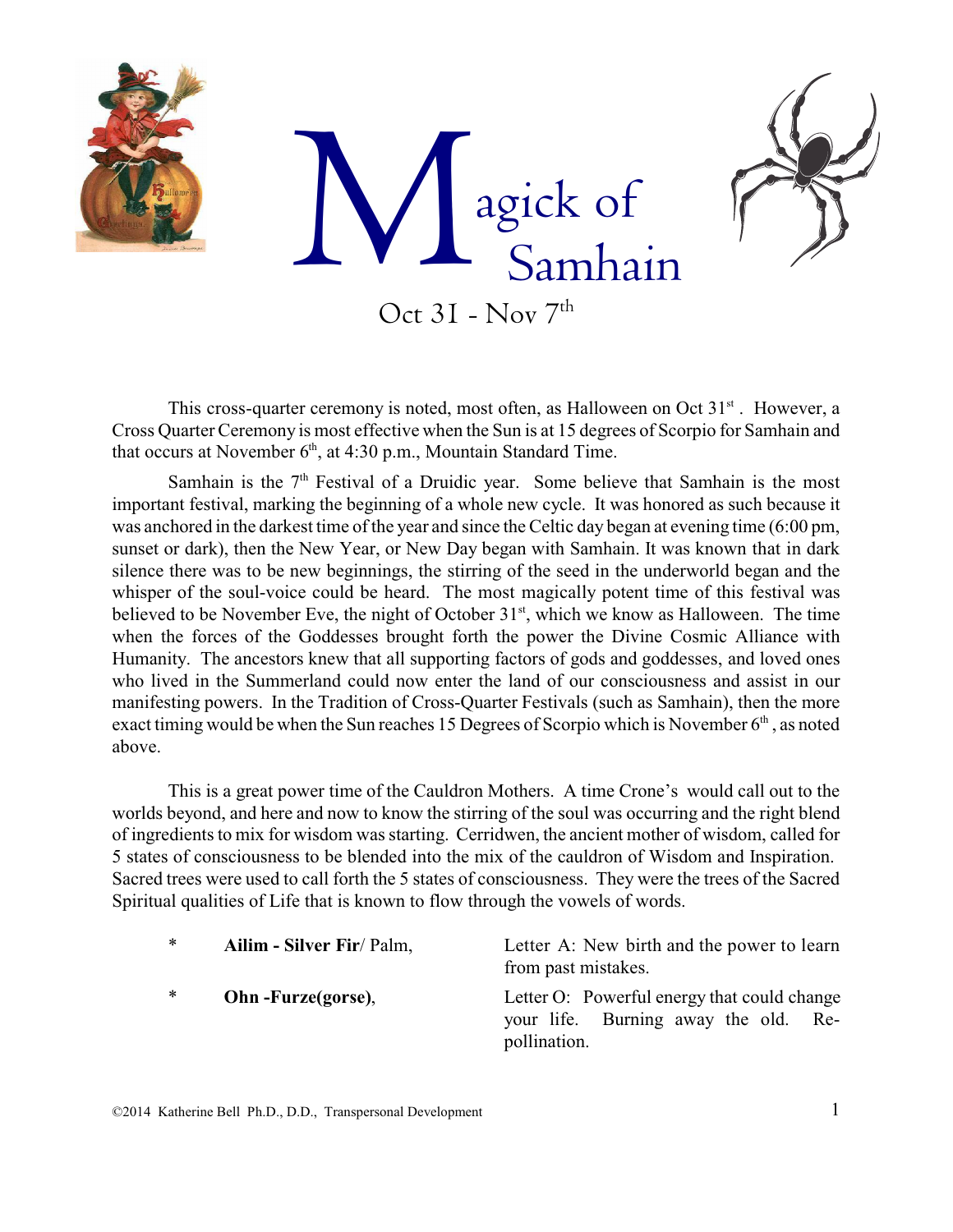\* **Ura - Heather and Mistletoe**, Letter U: Provides the energy for healing and development at the spiritual level. Power of Love. Power to Heal All.

- \* **Eadha Aspen** (or White Poplar), Letter E: Capability to work through problems, doubts and fears. The power to shift.
- \* **Ioho Yew**, Letter I: Provides the power to create complete change in lifedirection and attitudes of limitation. Fate, power of Death, sister of Ailim (power to die and be born again)

Cerridwen called for the blend of energy to be stirred for One Year and a Day. The time it takes to enter the realm of any teaching and learn of its power. As you center and concentrate on your Samhain Ritual, know that it is a time to clear the old patterns in your Cauldron (Inner Self/Soul-Soil) and prepare for the new. As you create a cauldron in your inner vision, be sure to clear you soil and prepare it with 5 states of consciousness that begins the renewal of the powers within.



Spirit of Purpose The Magic of Samhain



- $\star$  The time before Samhain spend contemplating what you need to release and what you need to clear from your inner soil as your last harvest. Create a Harvest Broom to sweep out the old.
- $\star$  Establish the Spirit of Purpose (i.e. Honoring the power of Samhain, the ending time, the power of death and the preparation for rebirth.)
- $\star$  Establish date and time to perform your magickal ceremony. (Oct 31<sup>st</sup>, or Nov 7th)
- $\star$  Gather specific components for your assisting ritual. Choose the color black for your candles. The essences of Apple, Cinnamon, or Clove (Wisdom), Patchouli, Rosemary, or Ginger (Spirituality), Basil, Frankincense or Mugwort (Psychic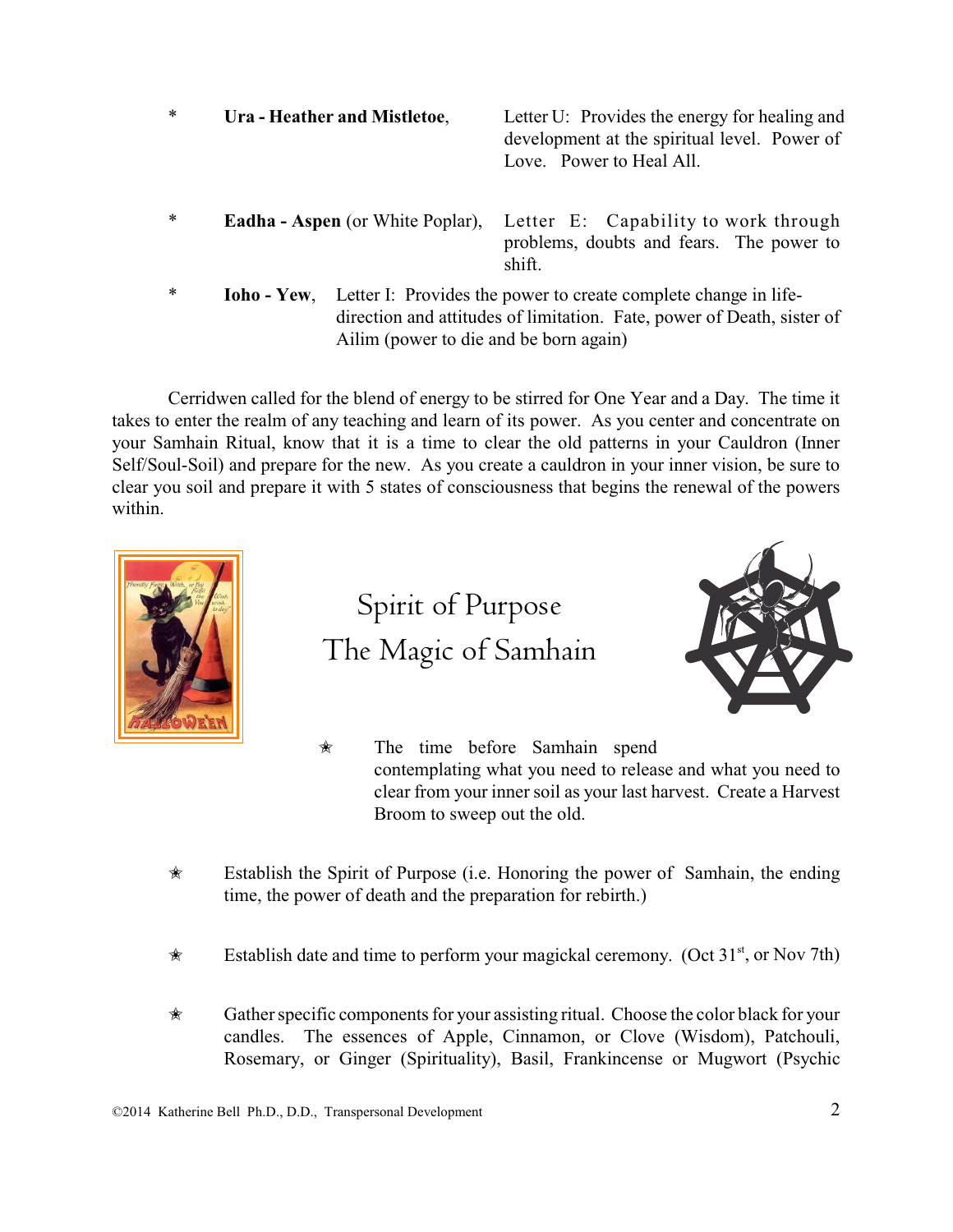capabilities) and Sandalwood (to banish negativity) can be used. Amber, Agate and Obsidian are the stones to use. Fall flowers can grace your altar. Water and Apples can call forth the Greatest Wisdom of the time and Magick.

- $\hat{\mathcal{R}}$  From the moment you know what you want, consciously place this energy into the Heart of the Great Mother and the Heart of the Moon where the Greater Purpose and Guidance can be directed for you..
- $\star$  Create an incantation that will be used in your ceremony. It is best done with your own words and written in your own hand.
	- An example of an incantation: *"Blessings of Darkness, Blessings of Soul, Blessings of Insight, keep me whole."*
	- Write out the complete ceremony you wish to follow. Write it in your magickal spells book (from beginning to end). Include a space within the ceremony where you can spend time completely honoring all that you have been writing about to release and unleash old patterns.
- $\star$  An hour or so before your ceremony begin by preparing yourself and placing all items on your altar.
	- Self Purification (bath/shower, sage or other cleansing incense/elixir)
	- Cleanse the place where ritual will occur (sage or other incense to clear the area, i.e., elixir for room clearing, symbolic sweeping with a broom)
	- Set an altar with a white cloth to place your items for symbols of fire (candle with specific color), water (in cup or shell), air (incense or double edged knife) and earth (a stone or pentacle symbol) as well as sacred items that align your heart and mind with the Spirit of Purpose.
- Clear your mind of other thoughts and activities. Bring a vision of your purpose into your mind, feel yourself ready to enter the deepest part of your inner being. Center your mind and emotions into the purpose of your magickal alignment. **(Very important)**
- Create a sacred vortex (a conduit for energy to be mixed and aligned with God/Goddess, the Spirit of your Purpose, and the most sacred vibration of the manifested desire). *Mind and emotions must maintain the focus of purpose in order for your ritual to provide the final manifest.*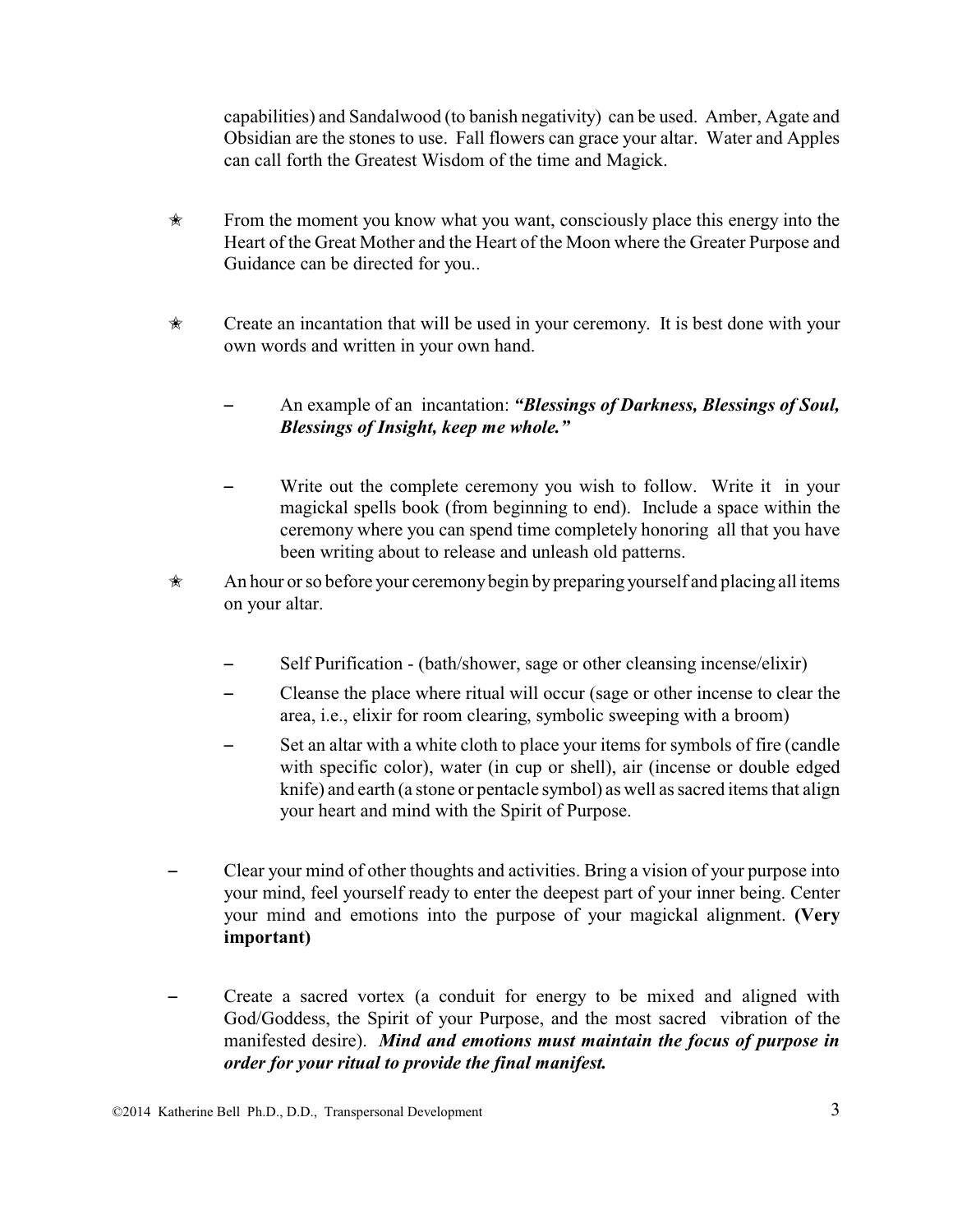- Align with the 4-quarters. Sanctify the circle. Call in the Goddess, deities and the Spirit of Purpose in the manner that is most comfortable for you, but always with clarity and deliberate focus on your purpose.
- Speak out your incantation for what you desire. Raise energy (feeling and sensing a rise of energy from your womb, begin to visualize it forming a ball of light (i.e., for Samhain, Moon Light Glow), hold tight your sphincter muscle and let the energy rise to your heart, then with a large exhale, direct the energy ball of light from your heart into the circle, knowing that it forms the spirit of your purpose).
- Meditate in the energy you have created. Visualize the manifest complete and utilize the powers of knowing that it is so: Feel it, put a smell to it, a taste, sound, and see it so. When you feel it deep within, end your meditation.
- Honor the gift of veils lifted and speak to your ancestors.
- Give gratitude to the Goddess, deities, elements and elementals, the 4-quarters and conduit alignment above and below. Acknowledge that all is within you now.
- Close your circle by snuffing out your candle, and walking in the opposite direction that you set your circle to gather all energy unto yourself.
- Say *Awen* (So it is, So Mote it Be, It is complete).

# **The following may provide you information for setting your circle after you have cleansed the area and set your items on the altar (cleanse them as well).**

Draw a circle by standing in the center of your space, face West (the place of the Fall and the entrance of the dark time of the year. ), allow yourself to draw in white light from the heart of WomanSpirit to your heart. Feel it well up inside like a ball of light, release this light into your right index finger, and circle clock-wise, releasing the light as you complete one full turn around the circle. As your return to the West begin giving honor to the 4-quarters and calling in the elements as well. At your altar light the incense for air, light the candle for fire, and sprinkle water from your cup across your altar to honor the blessings of water, touch your stone and acknowledge the Spirit of Earth that allows you to flow with the essence of love and purpose, Then begin your opening: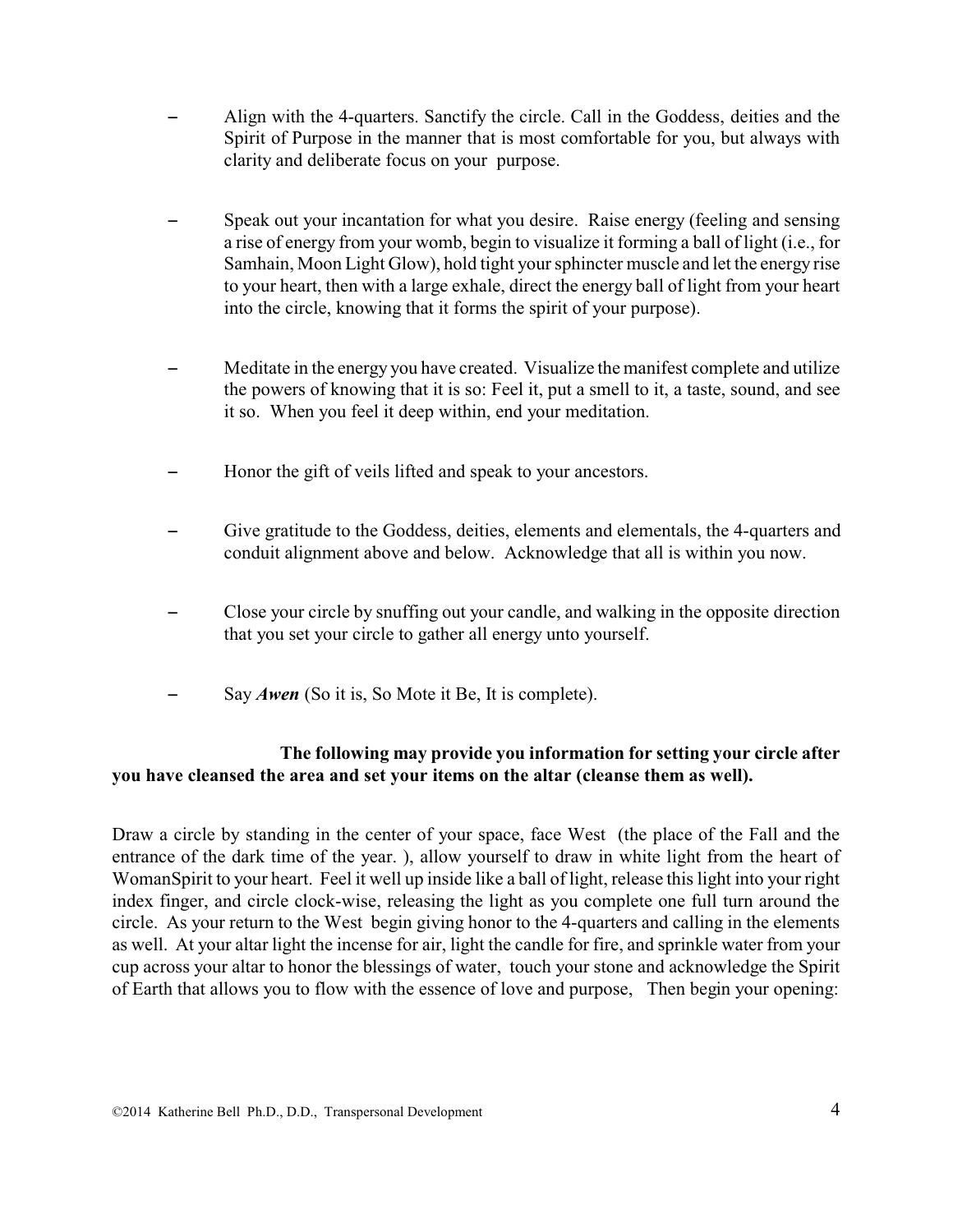#### *Facing the west:*

*WomanSpirit, from my heart to your heart I ask to align with the light of the west I ask that this door be open and the Archangel Gabriel and the Goddess Arianrhod to assist me in crossing this threshold and assist my travels through the astral fluid of Divine Wisdom.*

*I desire to align with the Spirit of water and the liquid of the sacred cauldron*

*WomanSpirit I desire to become one with the powers that be that will assist me in flowing with my desire to wash away the past.*

Face the North:

*WomanSpirit from my heart to yours I ask to align with the light of the north I ask that this door be open and the Archangel Auriel and the Goddess Eiru to help me cross this threshold through the power of Faith.* 

*I desire to align with the Spirit of the Earth and the power to hold the sacred cauldron stable while patience must persevere for the final outcome*

*I desire to become one with the grounding forces that will help me manifest all desires before me to let my soul-soil go fallow for the regeneration of its power.*

*Face the east:*

*WomanSpirit, from my heart to yours I align with the light of the east*

*WomanSpirit, I ask that this door be open and the Archangel Raphael and the Goddess Diedre to help me cross this threshold and help me hold the vision of, and know the love and power of my journey before me.*

*I ask to align with the Spirit of air and the power to hold the vision of the sacred cauldron WomanSpirit allow me to become one with the vision of my inner temple and the place of my Higher Self that I may flow with this power before me*

*Face the south:*

*WomanSpirit, from my heart to your heart I ask to align with the light of the south*

*I ask that this door be open and the Archangel Michael and the Goddess Taillte help me cross this threshold and maintain my integrity, and intent to allow the power of purpose to be my magick that manifests my desire to clear the old patterns.*

*I ask to align with the Spirit of fire and set the fire of the cauldron of greater purpose.*

©2014 Katherine Bell Ph.D., D.D., Transpersonal Development 5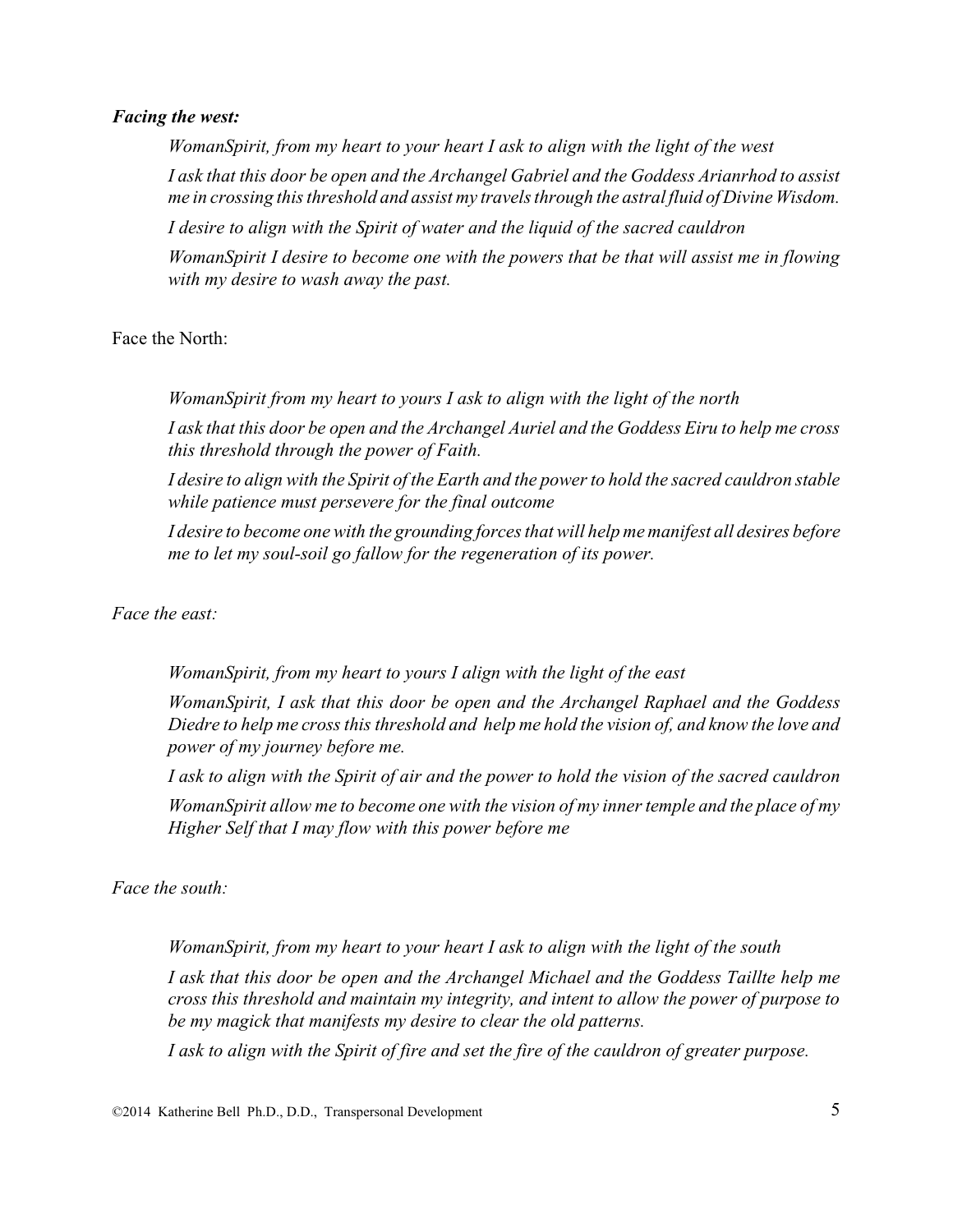*WomanSpirit allow me to become impassioned by the desire of my soul and willing to hold steadfast on the Quest for at least One Year and a Day.*

### *Then speak out your invocation to the WomanSpirit and the goddess that supports your passageway of Samhain.*

Stand with arms raised and legs separated revealing the stance of a five pointed star that honors the Goddess and say:

> WomanSpirit. I stand before you and call forth your presence, your love, your light and your sacred purpose into the Spirit of the Place, the Spirit of the Hour and the Spirit of this circle.

Great Goddess, WomanSpirit

May I be blessed by our union and the sacred powers within me.

May I hear Your voice and Your direction that I will honor.

Great Mother, penetrate through this moment and bring forth into my awareness your Divine Energy and commence the power of Samhain

Your loving grace and the blessings of my destiny are felt and known.

Inspiration has begun may wisdom follow.

From your loving heart the sacred voice of my responds and Ishall begin my clearing of old patterns that no longer serve my journey in service to you, Great Goddess.



*Create a symbol of Anu (five pointed star within a circle), create a prayer from your heart and say:*

*Cerridwen,* Caillech, *Arianrhod, Morgan LaFey, cast uponme the blessings of WomanSpirit: magick, love, endings and soul power, that I might use this energy for all good. Be the ever present guides to assist me as I travel the pathways of Samhain with intent and purpose. Help me, I plead, bring the Light of my Soul into the expression of my daily activities.*

Proceed to the incantation: (yours or the suggested one)

*"Blessings of Darkness, Blessings of Soul, Blessings of Insight, keep me whole."*

©2014 Katherine Bell Ph.D., D.D., Transpersonal Development 6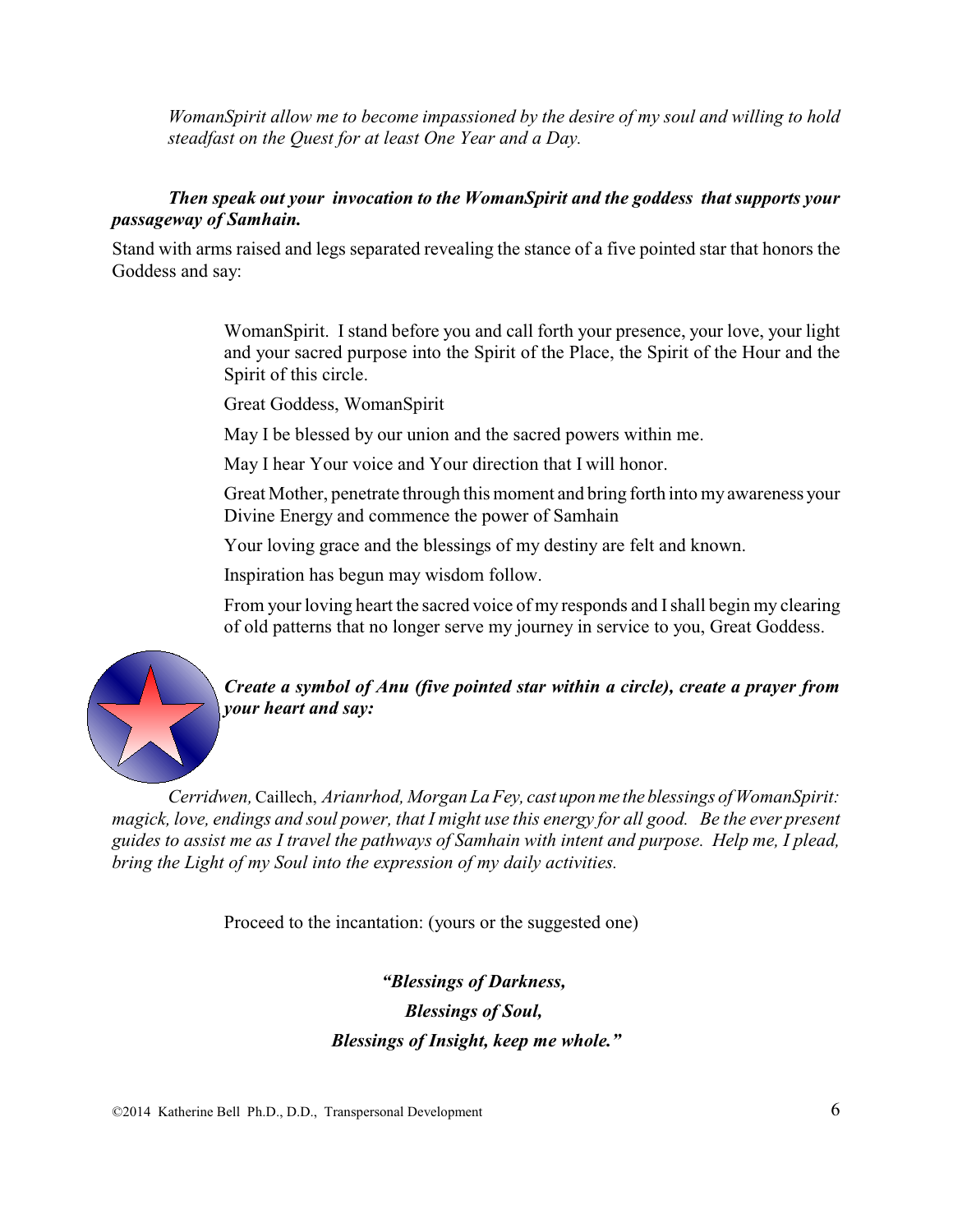Maintain a connection to your soul-soil, the connection with your ancestors, the completion act of your efforts, the return to the darkest part of the year.





Spend time in meditation, using Creative Visualization to see, feel and know you power to form Union with the Divine and the purest essence of your soul. Create your Cauldron and bring in the 5 sacred trees/sacred states of consciousness and let this be the fertilizer that seeps into your soul-soil as it moves through its fallow time and readies for new seedlings at Winter Solstice and Imbolc.

Raise energy (feeling and sensing a rise of energy from your lower belly, begin to visualize it forming a ball of light (i.e. moonlight glow), hold tight your sphincter muscle and let the energy rise to your heart, then with a large exhale, direct the energy ball of light from your heart into the circle, knowing that it forms the spirit of your purpose).

- Honor the energy you have created. Give honor for all that you experience and will experience
- Give gratitude to the Goddess, deities, the 4-quarters and conduit alignment above and below. Acknowledge that all is within you now.

Close your circle by snuffing out your candle (or blowing it out knowing that the light goes out to the world), and walking in the opposite direction that you set your circle to gather all energy unto yourself.

Say *Awen* (So it is, So Mote it Be, It is complete).